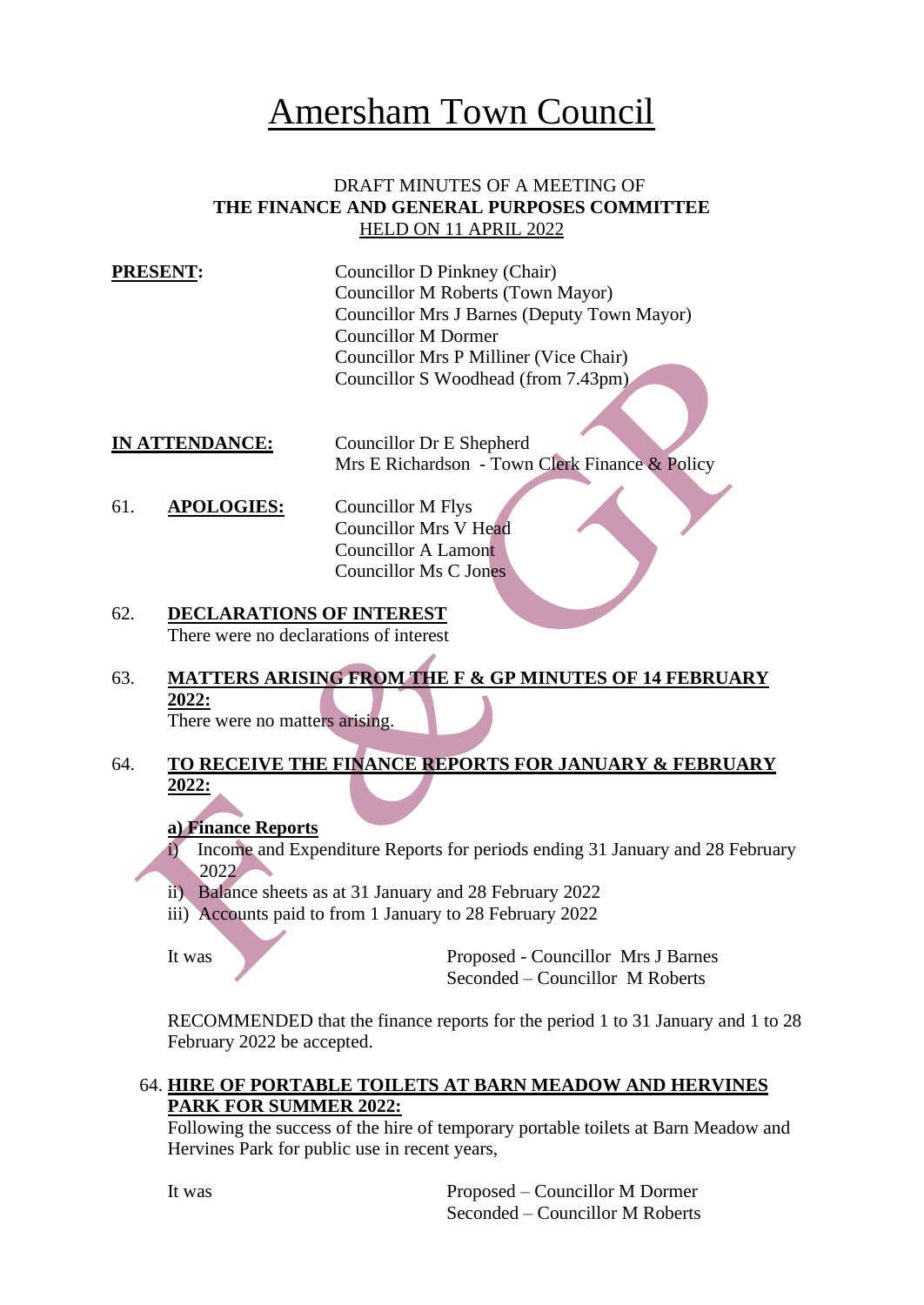RECOMMENDED that the toilets be hired for the period 12 April to 13 September at a cost of £35 per week plus £15 delivery charge. It was noted that this fee includes regular cleaning of the toilets.

## 65. **SIX WEEK TEMPORARY EXTENSION TO STREET LIGHTING CONTRACT:**

Councillors were informed that a tender is currently being prepared for the new street lighting maintenance contract. With the current contract due to expire on 30 April

It was Proposed – Councillor Mrs P Milliner Seconded – Councillor M Roberts

RECOMMENDED to extend the current maintenance contract for a 6 week period at no extra charge, (unless there are any incidents of street light knockdowns requiring immediate attention, which would be billed in the usual way).

## 66. **GRANT PAYMENT TO CHILTERN YOUTH CLUB:**

## 66. **BUCKS UNITARY AUTHORITY MATTERS:**

There were no matters for discussion.

## 57**. MATTERS FOR REPORT:**

#### **a) Town Meeting**

It was decided to re-schedule the Town Meeting in order to avoid holding the meeting during the pre-election period for the upcoming by-election in the Amersham Town ward. The Town meeting will now take place on 3 May 2022.

#### **Part two**

## **EXCLUSION OF PUBLIC AND PRESS**

**That under Section 1 of the Public Bodies (Admissions to meetings) Act 1960, the public be excluded from the meeting for the following items of business on the grounds that they include the likely disclosure of exempt information, stated to be confidential.**

#### 58. **LAND ADJACENT TO RECTORY WOODS - REQUEST FROM OWNER FOR TRANSFER OF LAND:**

The information in the Town Clerk's report was noted. After discussion Members agreed that they would not be open to transferring or selling the garden area or the parking area adjacent to the applicant's property and would contest any claim of adverse possession. The Town Clerk will clarify the Council's legal position before contacting the applicant.

#### 59. **MARKET HALL REPAIR PROJECT:**

The Clerk updated Councillors on the progress of the Market Hall Clock Tower repair project. Several Councillors expressed an interest in accepting the contractor's offer